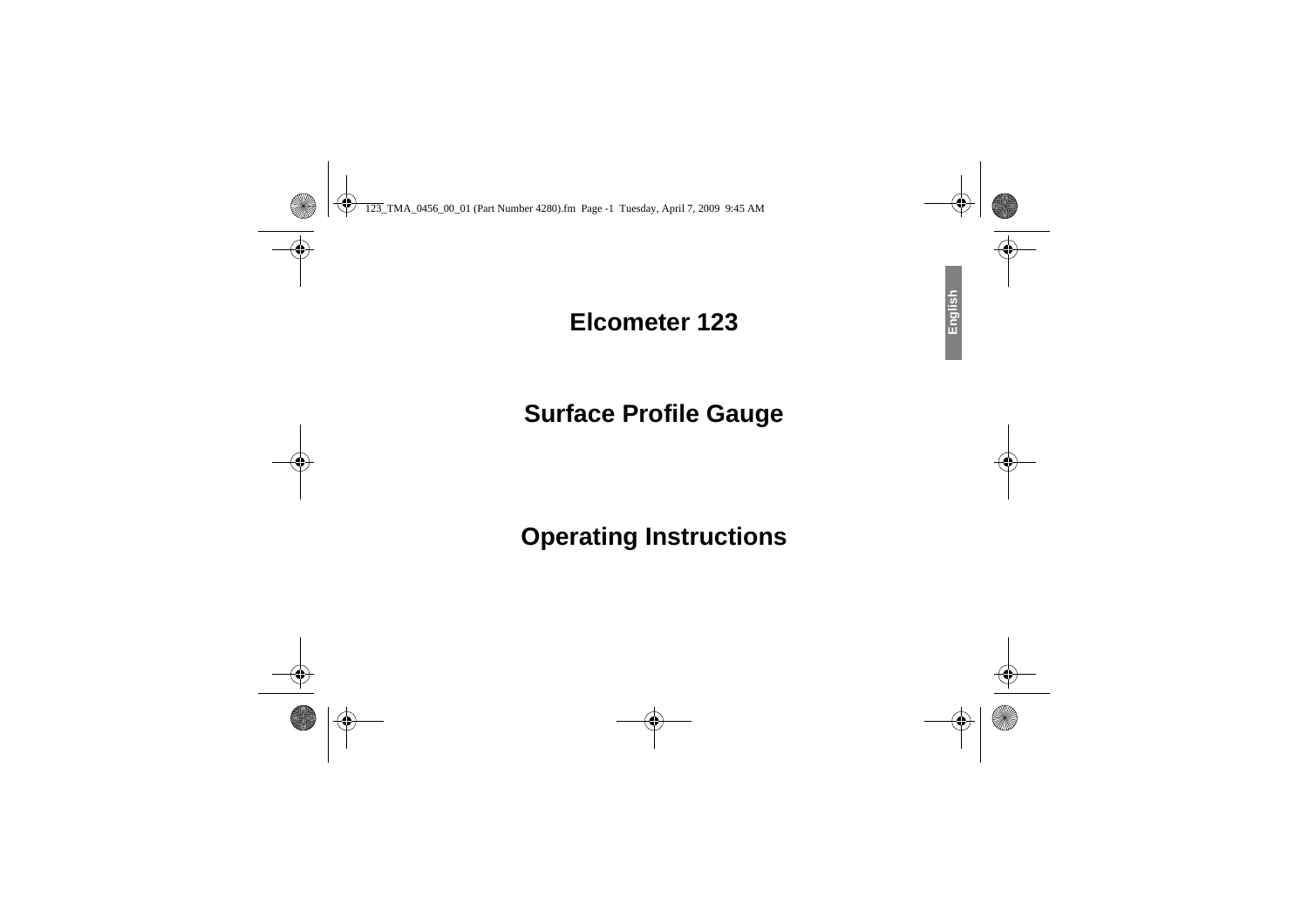## elcometer

elcometer is a registered trademark of Elcometer Limited. All other trademarks acknowledged.

© Copyright Elcometer Limited. 2009.

All rights reserved. No part of this Document may be reproduced, transmitted, transcribed, stored (in a retrieval system or otherwise) or translated into any language, in any form or by any means (electronic, mechanical,magnetic, optical, manual or otherwise) without the prior written permission of Elcometer LimitedA copy of this Instruction Manual is available for download on our Website via www.elcometer.com.

> Doc.No. TMA-0456 Issue 01Text with Cover No: 4280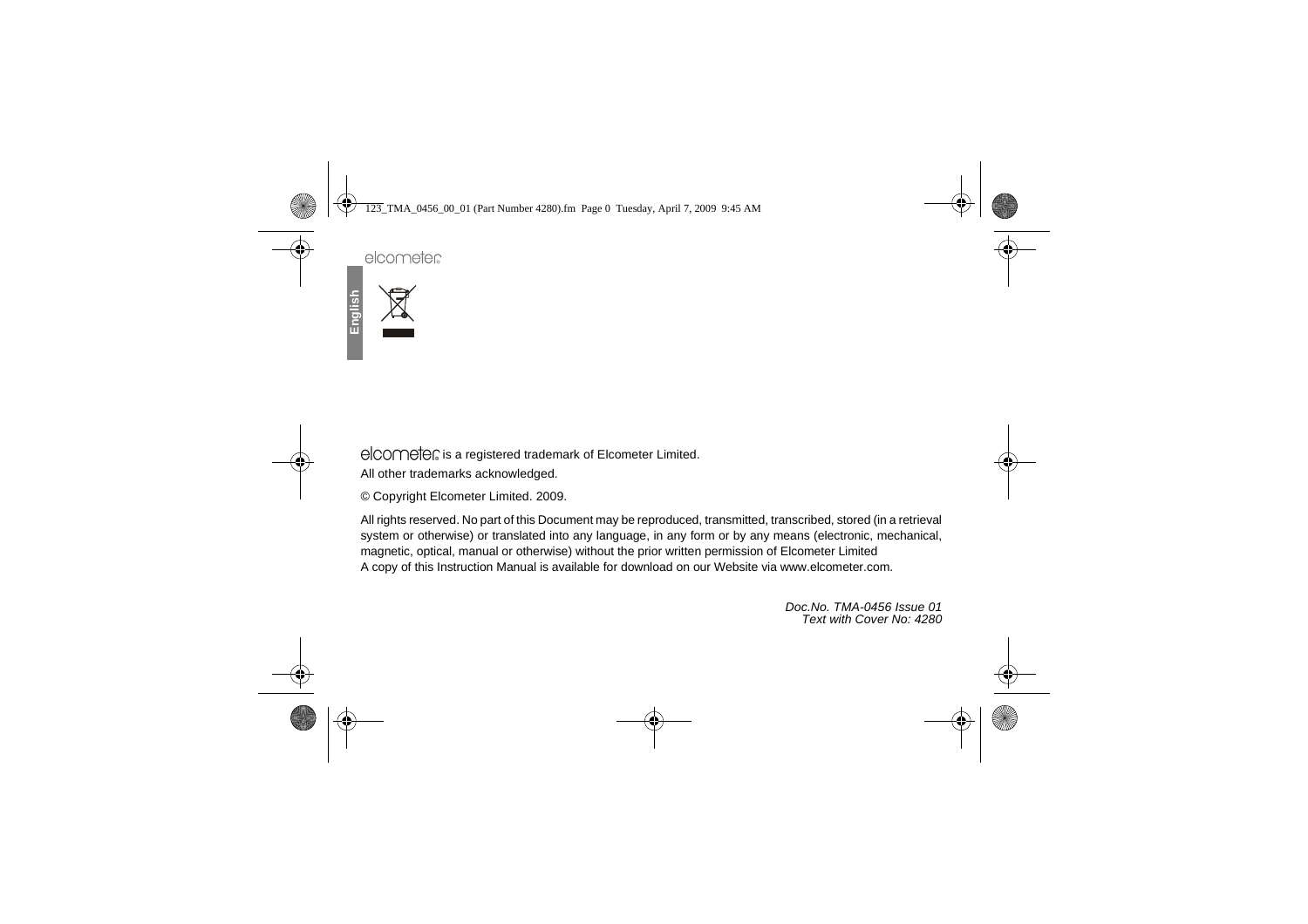## R

## **CONTENTS**

| Section<br>Page |  |
|-----------------|--|
|                 |  |
|                 |  |
|                 |  |
|                 |  |
|                 |  |
|                 |  |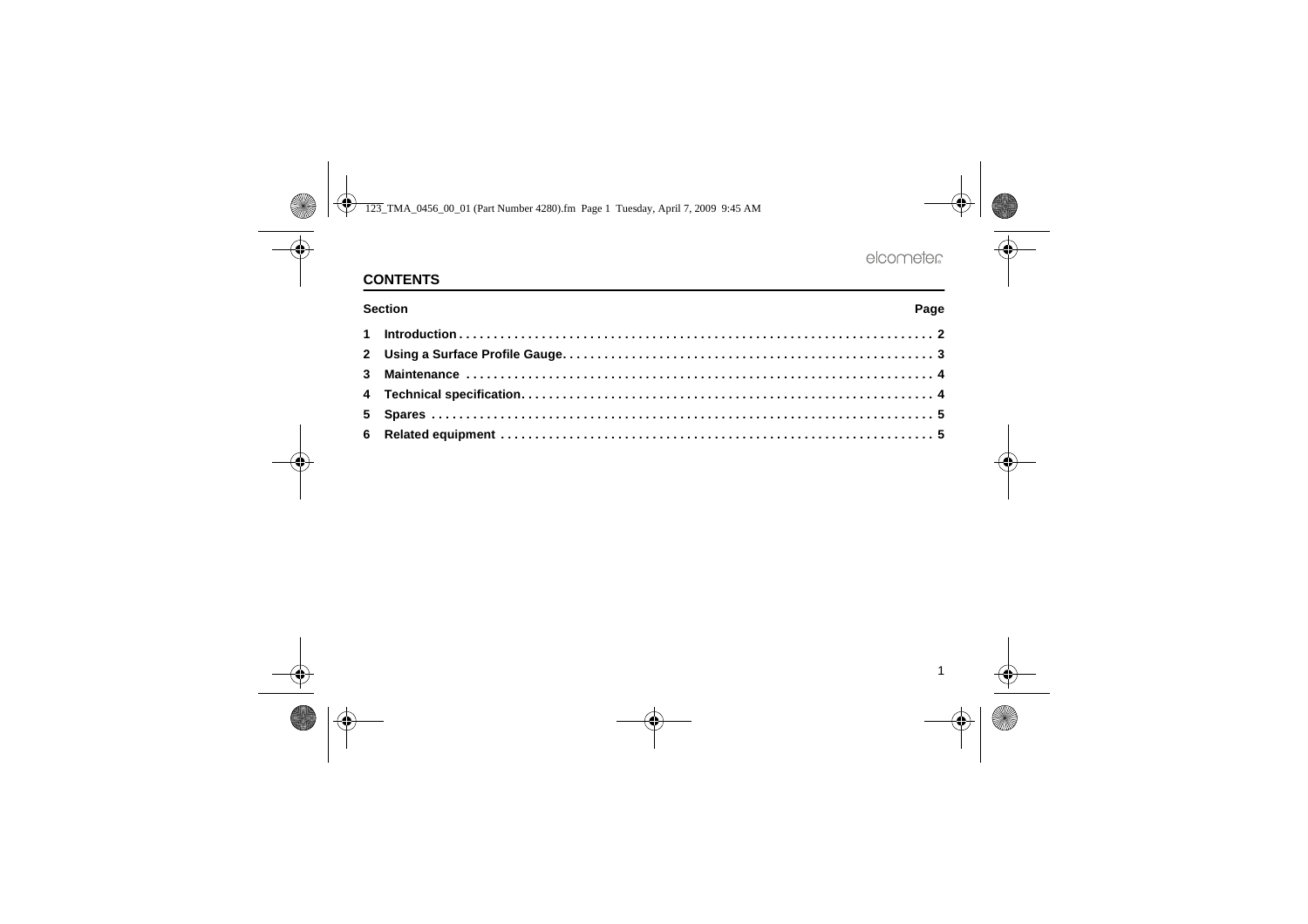## elcometer

Thank you for your purchase of the Elcometer 123 Surface Profile Gauge. Welcome to Elcometer.

Elcometer are world leaders in the design, manufacture and supply of inspection equipment for coatings and concrete. Our products cover all aspects of coating inspection, from development through applicationto post application inspection.

The Elcometer 123 Surface Profile Gauge is a world beating product. With the purchase of this product you now have access to the worldwide service and support network of Elcometer. For more information visit ourwebsite at [www.elcometer.com](http://www.elcometer.com)

## <span id="page-3-0"></span>**1 INTRODUCTION**

The Elcometer 123 Surface Profile Gauge measures peak-to-valley height of a blast cleaned surface. The average of a series of measurements provides an indication of the surface roughness and allows thesurfaces to be compared as blasting proceeds.

### **1.1 STANDARDS**

 Your Elcometer 123 Surface Profile Gauge can be used in accordance with the following National andInternational Standards: ASTM D 4417-B, SANS 5772, US Navy NSI 009-32, US Navy PPI 63101-000.

### **1.2 WHAT THE BOX CONTAINS**

- Elcometer 123 Surface Profile Gauge•
- •Glass slide
- 2mm allen key•
- •Carry case
- Operating Instructions•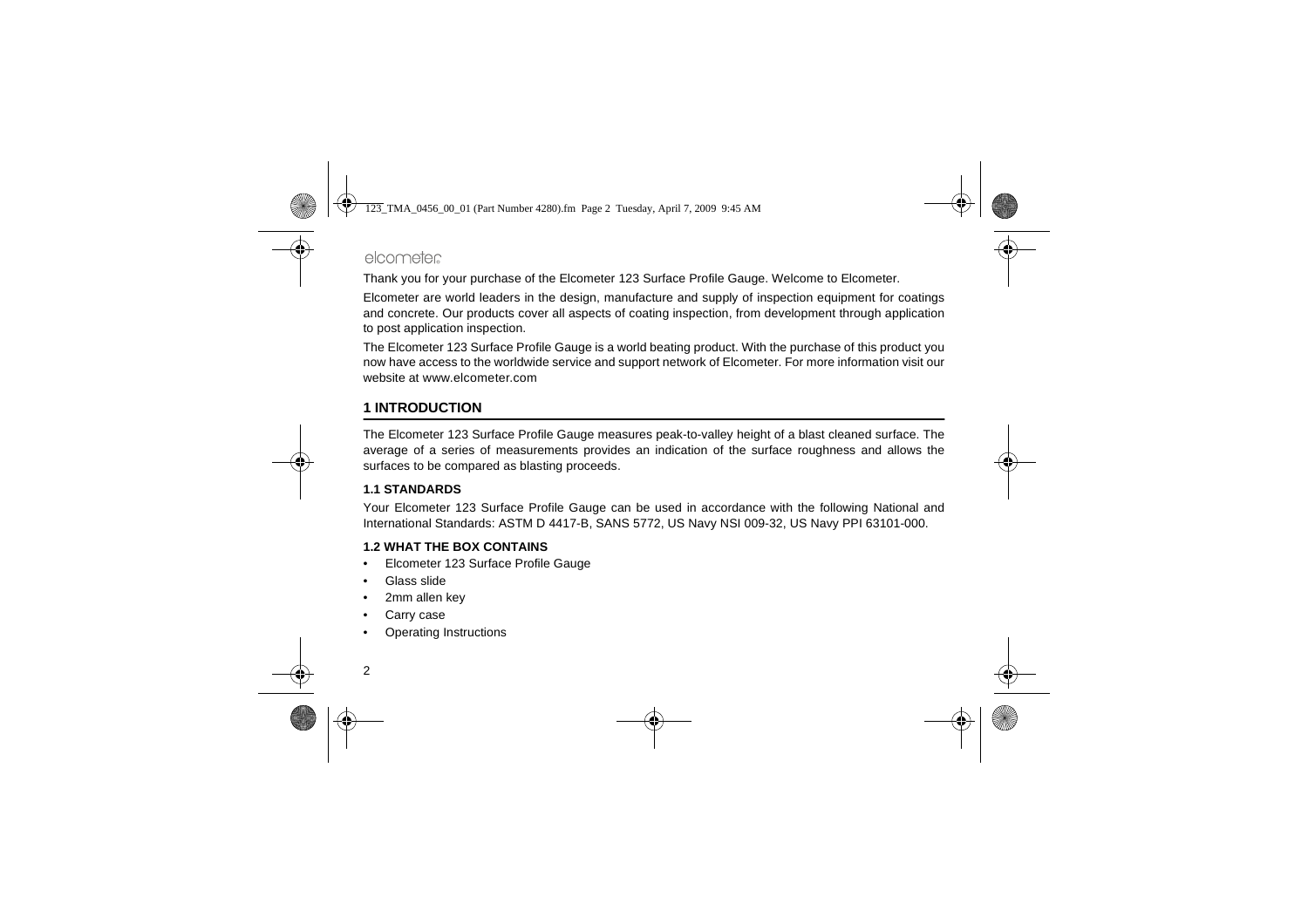## elcometer

## <span id="page-4-0"></span>**2 USING A SURFACE PROFILE GAUGE**

- 1. Ensure that the gauge is set to zero before taking any measurements, thus: loosen the clamp locking screw, allowing the knurled bezel with the scale to rotate; place the gauge on the glass slide provided; turn the bezel until the pointeris aligned to zero; re-tighten the clamp screw.
- 2. Place the gauge on the surface to be measured. The spring-loaded tip is projected into the valley and the depth isindicated on the dial in microns or mils, according to the scale. See diagrams opposite.
- 3. To obtain a representative value of peak-to-valley height, a number of readings (at least 10) should be taken on agiven surface area and the average obtained.
- 4. When evaluating the results, it must be remembered that the instrument reads from the three maximum peaks underthe foot.
- 5. Under normal conditions of use, the zero setting of the gauge will not change if the bezel is locked. If, however, a shift in zero is noted, this is an indication of a worn or damaged tip, which should be replaced.

#### MIL/THOU SCALE. Each division on outer scale = 0.1 milsEach numbered division  $= 1$ mils Each division on inner scale = 10 milse.g Clock in diagram is showing 18.6mils



#### MICRON SCALE.

 Each division on outer scale = 2 microns Each numbered division = 10 microns Each division on inner scale = 200 micronse.g Clock in diagram is showing 338 microns

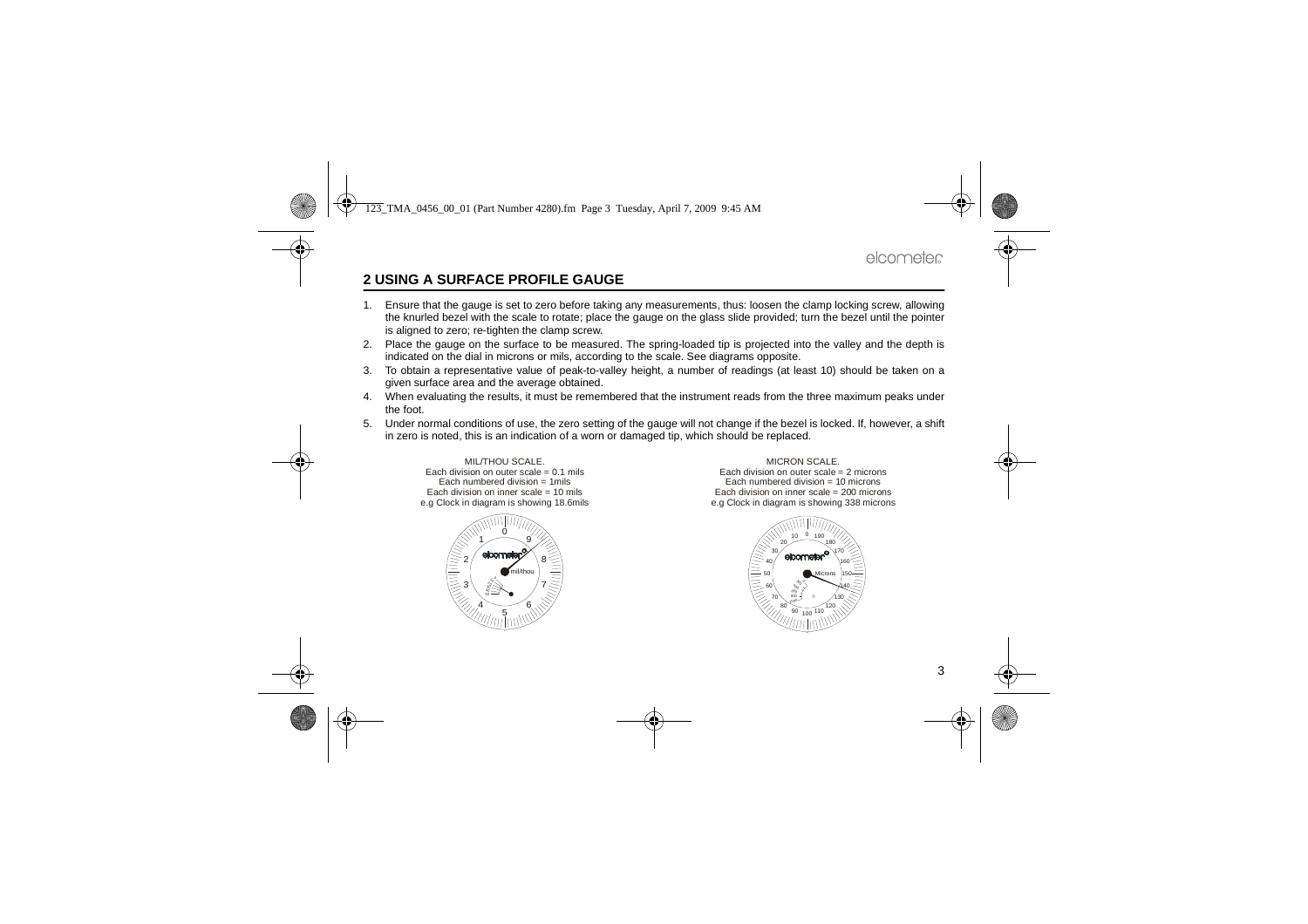## <span id="page-5-0"></span>**3 MAINTENANCE**

Elcometer products are designed to give many years reliable service under normal operating and storageconditions.

## <span id="page-5-1"></span>**4 TECHNICAL SPECIFICATION**

| Material:   | Stainless steel                                          |
|-------------|----------------------------------------------------------|
| Dimensions: | $105 \times 55 \times 25$ mm $(4.1 \times 2.2 \times 1)$ |
| Range:      | $0 - 1000 \mu m$ or 0-50 mils/thou                       |
| Scale:      | 2um or 0.1 mil/thou                                      |
| Tip:        | 60° cone with 50um radius                                |
| Weight:     | 335g (8oz)                                               |

Your Elcometer 123 Surface Profile Gauge may be packed in a cardboard and foam package. Please ensure that this packaging is disposed of in an environmentally sensitive manner. Consult your localEnvironmental Authority for further guidance.